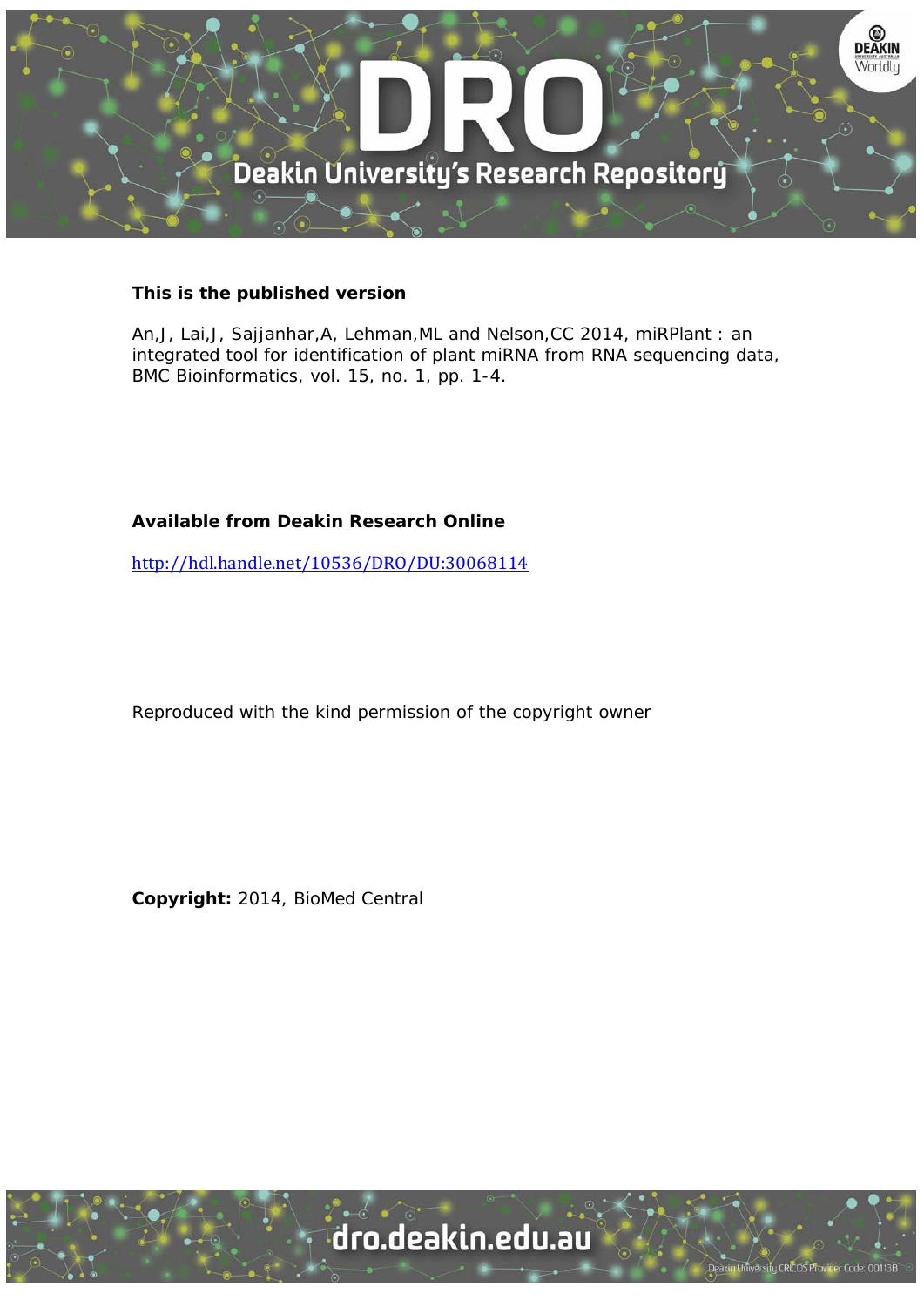# **SOFTWARE SOFTWARE** *CONSERVERSE EXECUTIVE EXECUTIVE EXECUTIVE EXECUTIVE EXECUTIVE EXECUTIVE EXECUTIVE EXECUTIVE EXECUTIVE EXECUTIVE EXECUTIVE EXECUTIVE EXECUTIVE EXECUTIVE EXECUTIVE EXECUTIVE EXECUTIVE EXECUTIVE EXECUT*



# miRPlant: an integrated tool for identification of plant miRNA from RNA sequencing data

Jiyuan An $^{\dagger}$ , John Lai $^{\dagger}$ , Atul Sajjanhar $^{\text{2}}$ , Melanie L Lehman $^{\text{1}}$  and Colleen C Nelson $^{\text{1}}$ 

# Abstract

**Background:** Small RNA sequencing is commonly used to identify novel miRNAs and to determine their expression levels in plants. There are several miRNA identification tools for animals such as miRDeep, miRDeep2 and miRDeep\*. miRDeep-P was developed to identify plant miRNA using miRDeep's probabilistic model of miRNA biogenesis, but it depends on several third party tools and lacks a user-friendly interface. The objective of our miRPlant program is to predict novel plant miRNA, while providing a user-friendly interface with improved accuracy of prediction.

Result: We have developed a user-friendly plant miRNA prediction tool called miRPlant. We show using 16 plant miRNA datasets from four different plant species that miRPlant has at least a 10% improvement in accuracy compared to miRDeep-P, which is the most popular plant miRNA prediction tool. Furthermore, miRPlant uses a Graphical User Interface for data input and output, and identified miRNA are shown with all RNAseq reads in a hairpin diagram.

**Conclusions:** We have developed miRPlant which extends miRDeep<sup>\*</sup> to various plant species by adopting suitable strategies to identify hairpin excision regions and hairpin structure filtering for plants. miRPlant does not require any third party tools such as mapping or RNA secondary structure prediction tools. miRPlant is also the first plant miRNA prediction tool that dynamically plots miRNA hairpin structure with small reads for identified novel miRNAs. This feature will enable biologists to visualize novel pre-miRNA structure and the location of small RNA reads relative to the hairpin. Moreover, miRPlant can be easily used by biologists with limited bioinformatics skills. miRPlant and its manual are freely available at<http://www.australianprostatecentre.org/research/software/mirplant> or<http://sourceforge.net/projects/mirplant/>.

Keywords: RNA-seq, miRNA, Plant small RNA, RNA secondary structure

# Background

miRNA is a class of non-coding endogenous small RNA that post transcriptionally regulates target genes [[1](#page-4-0)]. miRDeep-P [\[2](#page-4-0)] is one of the most commonly used computational plant miRNA identification tool, which is based on the miRDeep [[3\]](#page-4-0) algorithm.

The most challenging problem in identifying novel plant miRNA is to find a suitable genomic region as a miRNA precursor candidate (to test whether it forms hairpins) because the majority of precursor miRNA in plants are between 100-200 bp [[4\]](#page-4-0), which is much longer than those in animals. Approaches using a shorter miRNA

precursor may result in false negatives if the miRNA is longer and more variable than the predicted precursor region. Conversely, using a longer candidate precursor region to test whether it forms a hairpin structure may result in a non-complimentary match for the mature miRNA within the candidate precursor miRNA. Thus, in miRPlant, after small RNA sequencing reads are mapped to the genome, genomic regions around mapped reads are extended by 200 bp to determine whether they form hairpin structures. To ensure detection of short plant miRNA, we also scan 100 bp regions to see if we can detect a hairpin. This strategy can detect bona fide miRNAs that would otherwise be missed if only the longer (200 bp) precursor



© 2014 An et al.; licensee BioMed Central Ltd. This is an Open Access article distributed under the terms of the Creative Commons Attribution License [\(http://creativecommons.org/licenses/by/4.0\)](http://creativecommons.org/licenses/by/4.0), which permits unrestricted use, distribution, and reproduction in any medium, provided the original work is properly credited. The Creative Commons Public Domain Dedication waiver [\(http://creativecommons.org/publicdomain/zero/1.0/](http://creativecommons.org/publicdomain/zero/1.0/)) applies to the data made available in this article, unless otherwise stated.

candidate length was used. \* Correspondence: [j.an@qut.edu.au;](mailto:j.an@qut.edu.au) [colleen.nelson@qut.edu.au](mailto:colleen.nelson@qut.edu.au) <sup>1</sup>

<sup>&</sup>lt;sup>1</sup> Australian Prostate Cancer Research Centre, Queensland, Institute of Health and Biomedical Innovation, Queensland University of Technology, Princess Alexandra Hospital, Translational Research Institute, Brisbane, Australia Full list of author information is available at the end of the article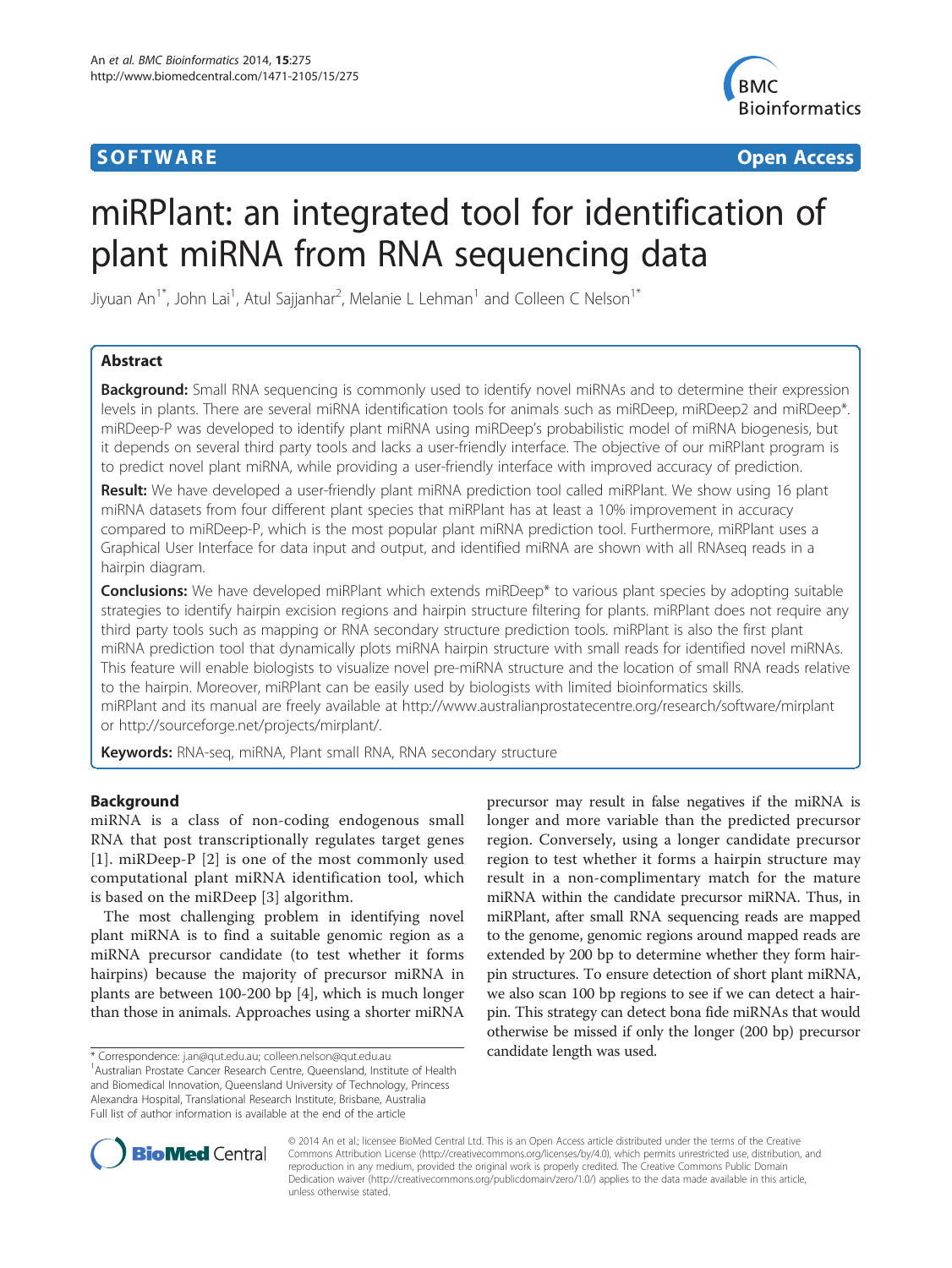<span id="page-2-0"></span>

The strategy for determining the precursor region is different between miRDeep-P and miRPlant. miRDeep-P determines the precursor region based on the genomic region having overlapping reads, while miRPlant determines a precursor region based on the mature miRNA region (or highest expressed read). The latter strategy can reduce the number of false negative results [\[5,6\]](#page-4-0), as it guarantees that the mature miRNA is located at the end of one arm of the stem loop.

It is important that biologists with basic computer skills can easily use RNAseq tools in order to broaden research within this field. Thus, miRPlant was developed using the platform independent computer language Java. A Graphical User Interface (GUI) is employed whereby a complete pipeline analysis of raw data input is achieved in a few clicks of buttons: (.fastq files) - > mapping (.bam files) - > miRNA identification, expression, and secondary structure display - > mRNA target prediction. To further streamline accessibility of miRPlant, the tool does not require any third party tool. miRPlant also has a detailed but concise data output display that can be exported for publication in different file formats such as eps, pdf and svg (Figure 1). miRPlant images are generated dynamically.

# Implementation

miRPlant operations can be divided into the following stages:

- i. filter out reads if their length is out of the 10-23 bp range, or which have a read-quality below the criteria that is set by user.
- ii. aggregate exact reads into one.
- iii. map aggregated reads to the genome reference without mismatch. miRPlant uses the Java-coded bowtie [[7\]](#page-4-0) alignment algorithm. BAM format is used to store mapped reads. Please note that the attribute "XS" in the BAM file is used to record the copy number of the read as introduced by miRDeep\*.
- iv. gather sequences in the reference genome flanking the RNAseq read (precursor miRNA region) to determine whether the genomic region forms a hairpin structure using the RNA secondary structure algorithm [[8](#page-4-0)].
- v. use the miRDeep model to calculate the score for each predicted miRNA to measure the strength of the prediction. A higher score equates to a higher probability that the predicted miRNA is true.

| <b>Parameters</b>        |                   |    |                                                                       |                  |             |                                        |
|--------------------------|-------------------|----|-----------------------------------------------------------------------|------------------|-------------|----------------------------------------|
|                          |                   |    | Adapter TCGTATGCCGTCTTCTGCTTG precursor length 200 min loop length 20 |                  |             | flank length 10 max inconRead Ratio0.1 |
| miR Length 18            |                   | 23 | min phred 20                                                          | max Multimap 101 | min reads 5 | $min$ score $-10$                      |
|                          |                   |    |                                                                       |                  |             |                                        |
| <b>Mapping sequences</b> |                   |    |                                                                       |                  |             |                                        |
|                          |                   |    |                                                                       |                  |             |                                        |
|                          | fastg or Bam file |    | c:\Jiyuan\sourceCode\miRplant\dat\Osativa\GSM278571.fastq             |                  |             | submit                                 |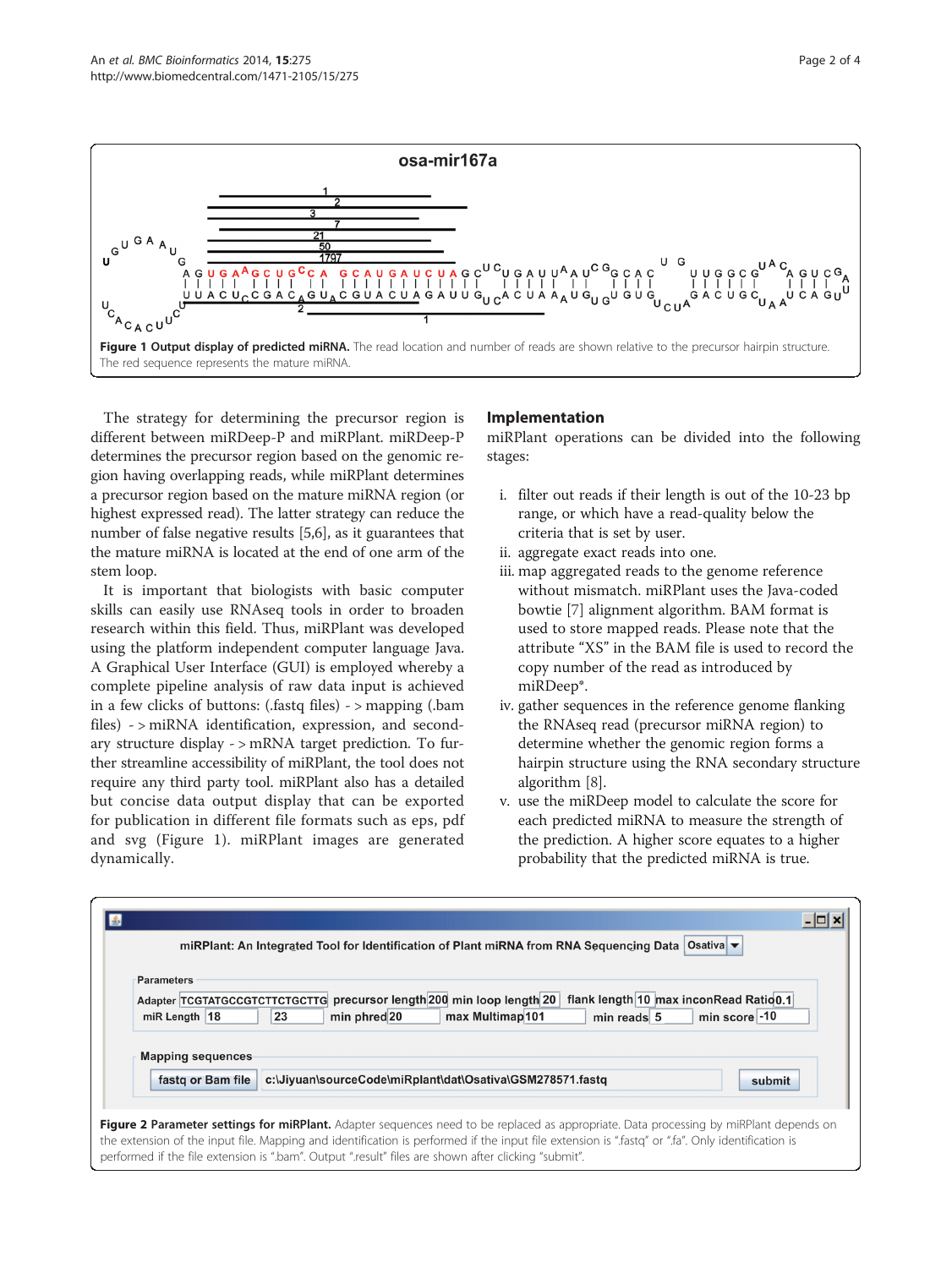The miRPlant interface enables users to customize parameters since different plant species may have different miRNA biogenesis [[2\]](#page-4-0) (Figure [2](#page-2-0)). The default precursor miRNA length is set to 200 bp. Here the precursor length represents the length between the mature miRNA and the mature star miRNA; the two flanking sequences are excluded. miRPlant generates six output files similar to miRDeep\*. Since the precursor length of plant miRNA is much longer than that of animals, the distance between the mature miRNA and mature star miRNA may be very long, which may result in the formation of an internal loop. Therefore, miRPlant allows for internal loops. The default minimum loop (including the distance from loop ends to the mature or star mature miRNA) size is 25 bp. In predicting mature miRNA, miRPlant requires less than 10% (max incon-Read Ratio option in GUI) of reads falling out of the predicted miRNA and star mature miRNA sequence. In miRDeep, RNAseq reads in the loop are counted as being consistent, but plant miRNA have very long loops. Thus, we exclude reads located within the loop region. The other parameters are the same as with miRDeep\*.

# Results and discussion

miRPlant has been tested on two rice datasets [\[9](#page-4-0)]. Both miRPlant and miRDeep-P employ the miRDeep score calculation, with miRPlant having better performance than miRDeep-P (Table 1), largely because miRPlant uses a flexible method to form the precursor candidates from the genomic region surrounding RNAseq reads. We set a minimum score of four when using miRPlant. A detailed summary of results can be found in Additional file 1 using GEO access number GSM278571 and GSM278572 for the RNAseq datasets.

To further confirm the advantaged of miRPlant, we have extended this analysis to three more species (Arabidopsis thaliana, Medicago truncatula and Prunus persica) comprising 16 small RNA sequencing datasets (Detailed information in Additional file 2). To compare the two tools, we rank the predicted miRNAs in descending order of score for each tool, and then take the top 100 miRNAs from miRPlant and miRDeep-P for our comparison. We show that miRPlant consistently outperforms these other tools in all samples (Table 2, Additional files 3 and 4).

## Table 1 Comparison table

|           |              | Rice (GSM278571) | Rice (GSM278572) |              |  |
|-----------|--------------|------------------|------------------|--------------|--|
| Tool      | miRDP        | miRPlant         | miRDP            | miRPlant     |  |
| Precision | 0.82(31/38)  | 0.95(36/38)      | 0.7(44/63)       | 0.83(52/63)  |  |
| Recall    | 0.22(31/144) | 0.25(36/144)     | 0.24(44/181)     | 0.29(52/181) |  |

Precision = known MiR/predicted MiR Recall = known MiR/total known MiR.

#### Table 2 Comparison table (ATH, MTR, PPE)

| Tool      |       | A. thaliana<br>(Number of<br>known<br>miRNA: 121) |       | M. truncatula<br>(Number of<br>known<br>miRNA: 196) | P. persica<br>(Number of<br>known<br>miRNAs: 75) |          |
|-----------|-------|---------------------------------------------------|-------|-----------------------------------------------------|--------------------------------------------------|----------|
|           | miRDP | miRPlant                                          | miRDP | miRPlant                                            | miRDP                                            | miRPlant |
| Precision | 0405  | 051                                               | 0.22  | 0.66                                                | 02                                               | 0.55     |
| Recall    | 035   | 065                                               | O 10  | 0325                                                | 0.29                                             | 0.65     |

Precision = known MiR/predicted MiR Recall = known MiR/total known MiR.

## Conclusions

miRPlant is modelled off miRDeep\* [\[5](#page-4-0)] for use with plant small RNA sequencing data. We have integrated all third party tools such as genomic mapping and RNA secondary structure prediction [[8](#page-4-0)] into a Java library, which is seamlessly integrated into miRPlant.

### Availability and requirements

Project name: miRPlant. Project home page: [http://www.australianprostatecen](http://www.australianprostatecentre.org/research/software/mirplant)[tre.org/research/software/mirplant.](http://www.australianprostatecentre.org/research/software/mirplant) Operating system (s): Windows, Linux, Mac OS. Programming language: Java. Other requirements: JRE. License: GNU General Public License. Any restrictions to use by non-academics: None.

# Additional files

[Additional file 1:](http://www.biomedcentral.com/content/supplementary/1471-2105-15-275-S1.xlsx) List of all identified miRNAs from two rice small RNAseq data.

[Additional file 2:](http://www.biomedcentral.com/content/supplementary/1471-2105-15-275-S2.docx) Small RNA sequencing data details.

[Additional file 3:](http://www.biomedcentral.com/content/supplementary/1471-2105-15-275-S3.xlsx) Detailed result of miRPlant prediction.

[Additional file 4:](http://www.biomedcentral.com/content/supplementary/1471-2105-15-275-S4.xlsx) Detailed result of miRDeep-P prediction.

#### Competing interests

The authors declare that they have no competing interests.

#### Authors' contributions

JA, JL and AS developed the software, JA, MLL and CCN planned the development. JA wrote the article. All authors read and approved the final manuscript.

#### Acknowledgements

This work was supported by The Commonwealth Government of Australia, Department of Health and Queensland State Government, Smart Futures Premier Fellowship - Colleen C Nelson.

#### Author details

<sup>1</sup> Australian Prostate Cancer Research Centre, Queensland, Institute of Health and Biomedical Innovation, Queensland University of Technology, Princess Alexandra Hospital, Translational Research Institute, Brisbane, Australia. 2 School of Information Technology, Deakin University, 221 Burwood Highway, Burwood VIC 3125, Australia.

#### Received: 31 March 2014 Accepted: 1 August 2014 Published: 12 August 2014